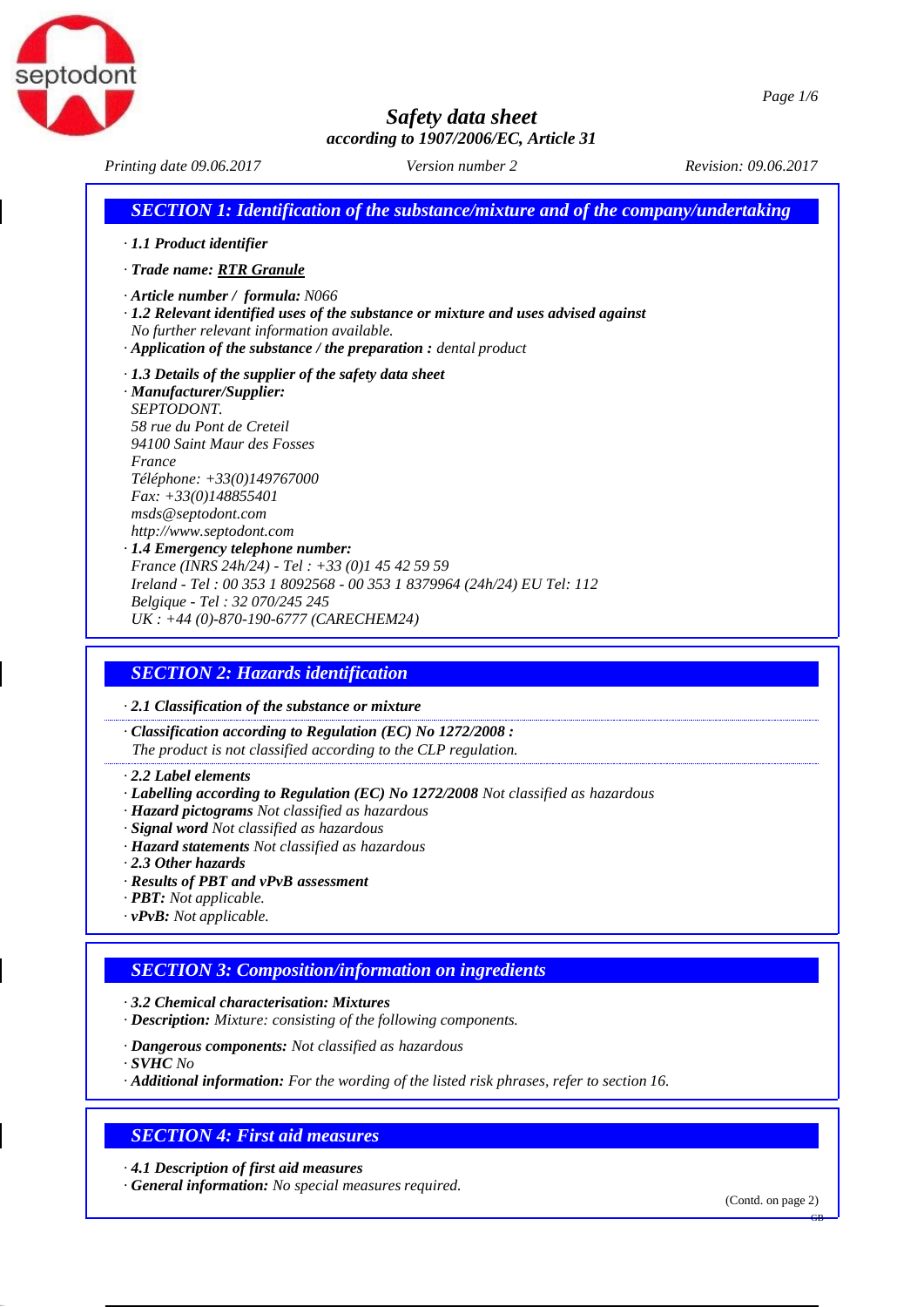# *Safety data sheet according to 1907/2006/EC, Article 31*



*Printing date 09.06.2017 Version number 2 Revision: 09.06.2017*

*Trade name: RTR Granule*

(Contd. of page 1)

- *· After excessive inhalation: Provide fresh air; consult a doctor in case of medical complaints.*
- *· After skin contact: Generally the product does not irritate the skin.*
- *· After eye contact: Rinse opened eye for several minutes under running water.*
- *· After swallowing: If symptoms persist consult a doctor.*
- *· 4.2 Most important symptoms and effects, both acute and delayed :*
- *No further relevant information available.*
- *· 4.3 Indication of any immediate medical attention and special treatment needed :*
- *No further relevant information available.*

#### *SECTION 5: Firefighting measures*

- *· 5.1 Suitable extinguishing agents:*
- *CO2, powder or water spray. Fight larger fires with water spray or alcohol resistant foam.*
- *· 5.2 Special hazards arising from the substance or mixture : No further relevant information available.*
- *· 5.3 Advice for firefighters*
- *· Protective equipment: No special measures required.*

#### *SECTION 6: Accidental release measures*

- *· 6.1 Personal precautions, protective equipment and emergency procedures : Not required.*
- *· 6.2 Environmental precautions: No special measures required.*
- *· 6.3 Methods and material for containment and cleaning up: Pick up mechanically.*
- *· 6.4 Reference to other sections :*
- *No dangerous substances are released.*
- *See Section 7 for information on safe handling.*
- *See Section 8 for information on personal protective equipment.*
- *See Section 13 for disposal information.*

### *SECTION 7: Handling and storage*

- *· 7.1 Precautions for safe handling : No special measures required.*
- *· Information about fire - and explosion protection: No special measures required.*
- *· 7.2 Conditions for safe storage, including any incompatibilities*
- *· Storage:*
- *· Requirements to be met by storerooms and receptacles: No special requirements.*
- *· Information about storage in one common storage facility: Not required.*
- *· Further information about storage conditions: None.*
- *· 7.3 Specific end use(s) : No further relevant information available.*

#### *SECTION 8: Exposure controls/personal protection*

*· Additional information about design of technical facilities: No further data; see section 7.*

- *· 8.1 Control parameters*
- *· Ingredients with limit values that require monitoring at theworkplace:*

*The product does not contain any signifiant quantities of materials with critical values that have to be monitored at the workplace.*

*· Additional information:*

*The most current valid lists have been used as a basis for the production of this document.*

(Contd. on page 3)

GB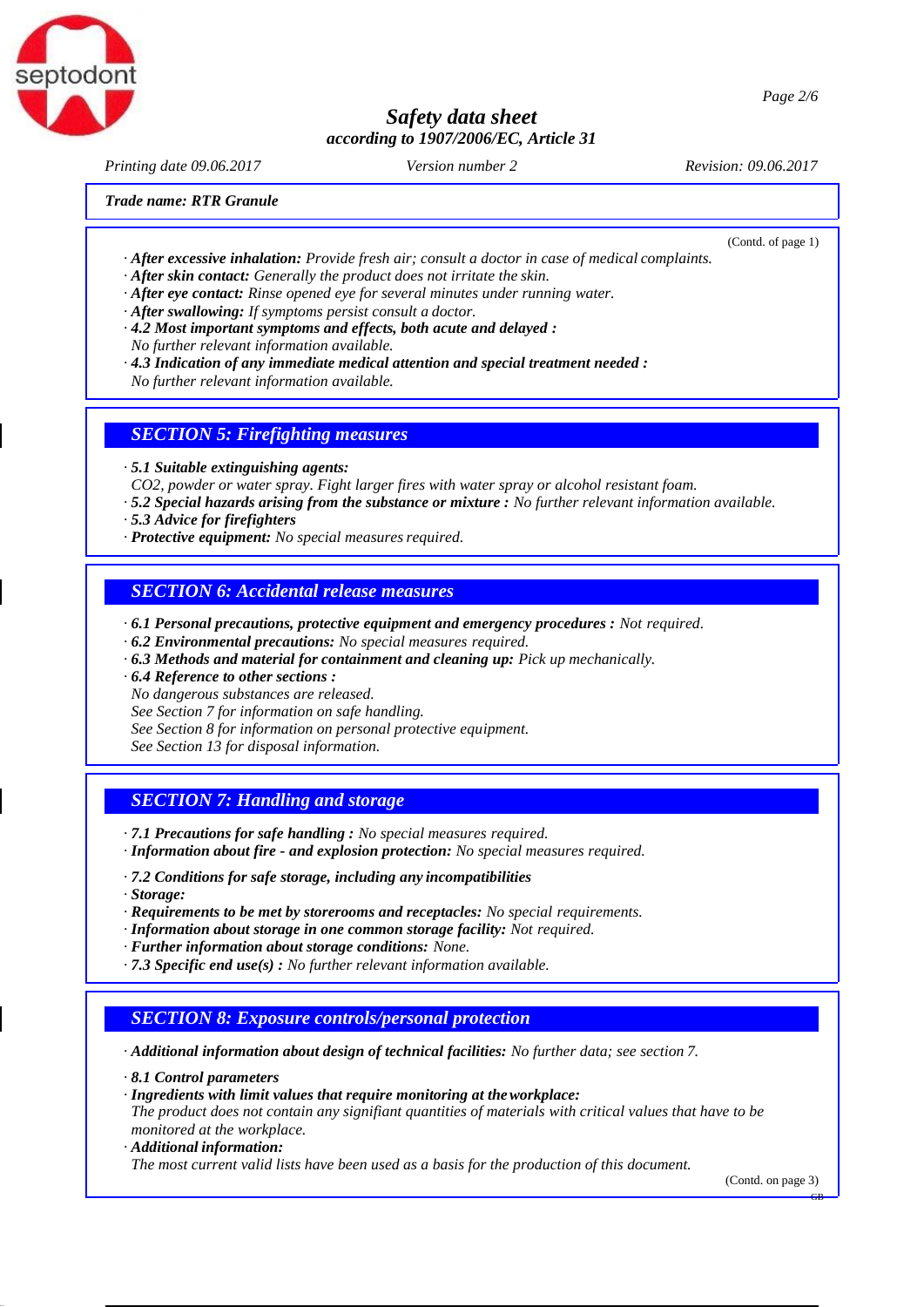# *Safety data sheet according to 1907/2006/EC, Article 31*

septodont

*Printing date 09.06.2017 Version number 2 Revision: 09.06.2017*

*Trade name: RTR Granule*

(Contd. of page 2)

- *· 8.2 Exposure controls*
- *· Personal protective equipment: · General protective and hygienic measures:*
- *The usual precautionary measures are to be adhered to when handling chemicals.*
- *· Respiratory protection: Not required.*
- *· Protection of hands:*
- *The glove material has to be impermeable and resistant to the product/ the substance/ the preparation. · Gloves material :*
- 
- *The selection of suitable gloves does not depend only on the material, but also on further marks of quality which may vary from manufacturer to manufacturer. As the product is a preparation of several substances, the resistance of the glove material can not be calculated in advance and has therefore to be checked before use.*
- *· Eye protection: Notrequired.*

#### *SECTION 9: Physical and chemical properties*

| · General Information<br>$\cdot$ Appearance:                 |                                               |
|--------------------------------------------------------------|-----------------------------------------------|
| Form:                                                        | Solid                                         |
| Colour:                                                      | According to product specification            |
| $\cdot$ Odour:                                               | Characteristic                                |
| Odour threshold:                                             | Not determined.                               |
| $\cdot$ pH-value:                                            | Not applicable.                               |
| · Change in condition                                        |                                               |
| Melting point/freezing point:                                | Undetermined.                                 |
| Initial boiling point and boiling range: Undetermined.       |                                               |
| · Flash point:                                               | Not applicable.                               |
| · Flammability (solid, gas):                                 | Not determined.                               |
| · Ignition temperature:                                      | Not applicable.                               |
| $\cdot$ Decomposition temperature:                           | Not determined.                               |
| $\cdot$ Auto-ignition temperature:                           | Product is not self igniting.                 |
| · Explosive properties:                                      | Product does not present an explosion hazard. |
| · Explosion limits:                                          |                                               |
| Lower:                                                       | Not determined.                               |
| <b>Upper:</b>                                                | Not determined.                               |
| · Vapour pressure:                                           | Not applicable.                               |
| $\cdot$ Density:                                             | Not determined.                               |
| $\cdot$ Relative density:                                    | Not determined.                               |
| · Vapour density:                                            | Not applicable.                               |
| $\cdot$ Evaporation rate :                                   | Not applicable.                               |
| · Solubility in / Miscibility with                           |                                               |
| water:                                                       | Insoluble.                                    |
| · Segregation coefficient (n-octanol/water): Not determined. |                                               |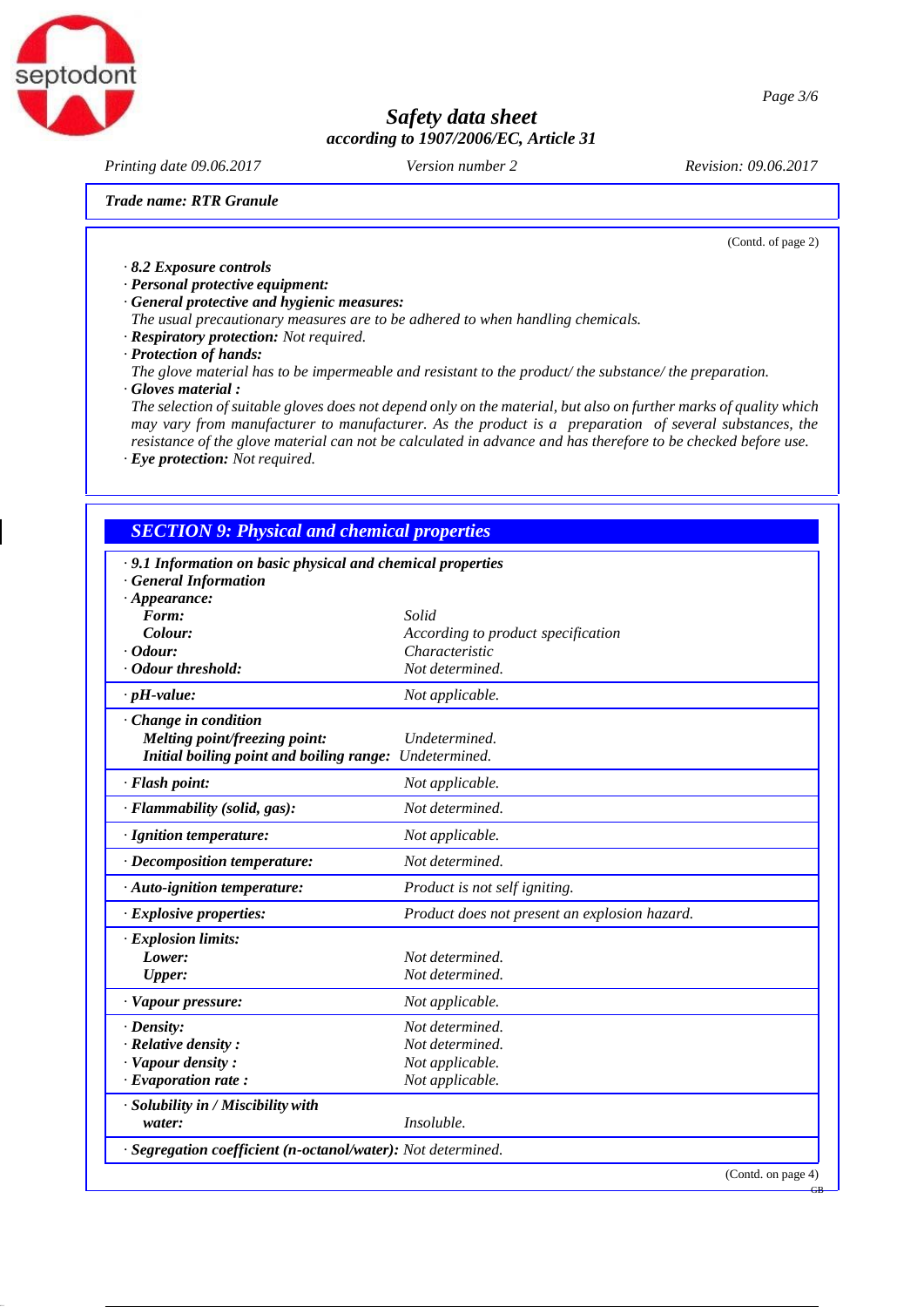

*Page 4/6*

# *Safety data sheet according to 1907/2006/EC, Article 31*

*Printing date 09.06.2017 Version number 2 Revision: 09.06.2017*

*Trade name: RTR Granule*

(Contd. of page 3)

*· Viscosity:*

*Dynamic: Not applicable.*<br> *Not applicable.*<br> *Not applicable.*  $Not$  *<i>applicable*.

*· Solvent content:*

*VOC* (*EC*) 0.00 %<br>**9.2 Other information :** No furth

*· 9.2 Other information : No further relevant information available.*

### *SECTION 10: Stability and reactivity*

*· 10.1 Reactivity No further relevant information available.*

- *· 10.2 Chemical stability*
- *· Thermal decomposition / conditions to be avoided: No decomposition if used according to specifications.*
- *· 10.3 Possibility of hazardous reactions : No dangerous reactions known.*
- *· 10.4 Conditions to avoid : No further relevant information available.*
- *· 10.5 Incompatible materials: No further relevant information available.*
- *· 10.6 Hazardous decomposition products: No dangerous decomposition products known.*

### *SECTION 11: Toxicological information*

*· 11.1 Information on toxicological effects*

*· Acute toxicity Based on available data, the classification criteria are not met.*

- *· Primary irritant effect:*
- *· On the skin: Based on available data, the classification criteria are not met.*
- *· On the eyes: Based on available data, the classification criteria are not met.*
- *· Respiratory or skin sensitization Based on available data, the classification criteria are notmet.*
- *· CMR effects (carcinogenicity, mutagenicity and toxicity for reproduction)*
- *· Germ cell mutagenicity Based on available data, the classification criteria are notmet.*
- *· Carcinogenicity Based on available data, the classification criteria are notmet.*
- *· Reproductive toxicity Based on available data, the classification criteria are not met.*
- *· STOT-single exposure Based on available data, the classification criteria are not met.*
- *· STOT-repeated exposure Based on available data, the classification criteria are not met.*
- *· Aspiration hazard Based on available data, the classification criteria are not met.*

### *SECTION 12: Ecological information*

- *· 12.1 Toxicity*
- *· Aquatic toxicity: No further relevant information available.*
- *· 12.2 Persistence and degradability : No further relevant information available.*
- *· 12.3 Bioaccumulative potential : No further relevant information available.*
- *· 12.4 Mobility in soil : No further relevant information available.*
- *· Additional ecological information:*
- *· General notes: Generally not hazardous for water.*
- *· 12.5 Results of PBT and vPvB assessment*
- *· PBT: Not applicable.*
- *· vPvB: Not applicable.*
- *· 12.6 Other adverse effects : No further relevant information available.*

(Contd. on page 5)

GB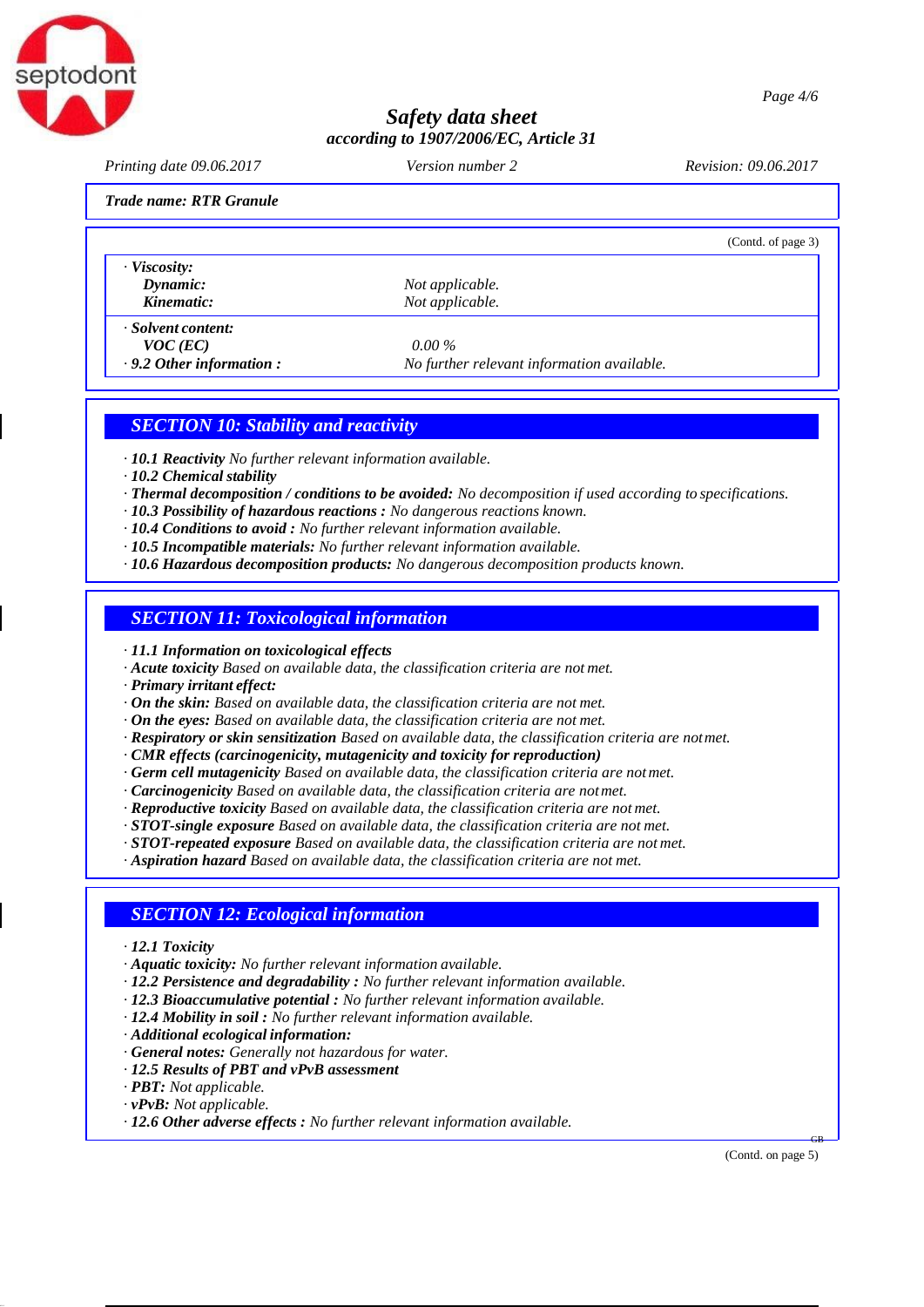

*Page 5/6*

# *Safety data sheet according to 1907/2006/EC, Article 31*

*Printing date 09.06.2017 Version number 2 Revision: 09.06.2017*

*Trade name: RTR Granule*

(Contd. of page 4)

#### *SECTION 13: Disposal considerations*

*· 13.1 Waste treatment methods*

*· Recommendation : Smaller quantities can be disposed of with household waste.*

*· Uncleaned packaging:*

*· Recommendation: Disposal must be made according to official regulations.*

| <b>SECTION 14: Transport information</b>                                                                     |                                           |
|--------------------------------------------------------------------------------------------------------------|-------------------------------------------|
| $\cdot$ 14.1 UN-Number<br>· ADR, ADN, IMDG, IATA                                                             | Not classified as hazardous for transport |
| $\cdot$ 14.2 UN proper shipping name<br>ADR, ADN, IMDG, IATA                                                 | Not classified as hazardous for transport |
| $\cdot$ 14.3 Transport hazard class(es)                                                                      |                                           |
| · ADR, ADN, IMDG, IATA<br>· Class                                                                            | Not classified as hazardous for transport |
| · 14.4 Packing group<br>· ADR, IMDG, IATA                                                                    | Not classified as hazardous for transport |
| $\cdot$ 14.5 Environmental hazards:<br>$\cdot$ Marine pollutant:                                             | N <sub>O</sub>                            |
| $\cdot$ 14.6 Special precautions for user                                                                    | Not applicable.                           |
| $\cdot$ 14.7 Transport in bulk according to Annex II of<br><b>Marpol and the IBC Code</b><br>Not applicable. |                                           |
| · UN "Model Regulation":                                                                                     | Not classified as hazardous for transport |

### *SECTION 15: Regulatory information*

*· 15.1 Safety, health and environmental regulations/legislation specific for the substance or mixture*

*· Directive 2012/18/EU*

*· Named dangerous substances - ANNEX I None of the ingredients is listed.*

*· 15.2 Chemical safety assessment: A Chemical Safety Assessment has not been carried out.*

# *SECTION 16: Other information*

*This information is based on our present knowledge. However, this shall not constitute a guarantee for any specific product features and shall not establish a legally valid contractual relationship.*

*· Abbreviations and acronyms:*

*ADR: Accord européen sur le transport des marchandises dangereuses par Route (European Agreement concerning the International Carriage of Dangerous Goods by Road) IMDG: International Maritime Code for Dangerous Goods IATA: International Air Transport Association GHS: Globally Harmonised System of Classification and Labelling of Chemicals EINECS: European Inventory of Existing Commercial Chemical Substances ELINCS: European List of Notified Chemical Substances CAS: Chemical Abstracts Service (division of the American Chemical Society)* 

*VOC: Volatile Organic Compounds (USA, EU)*

(Contd. on page 6)

GB